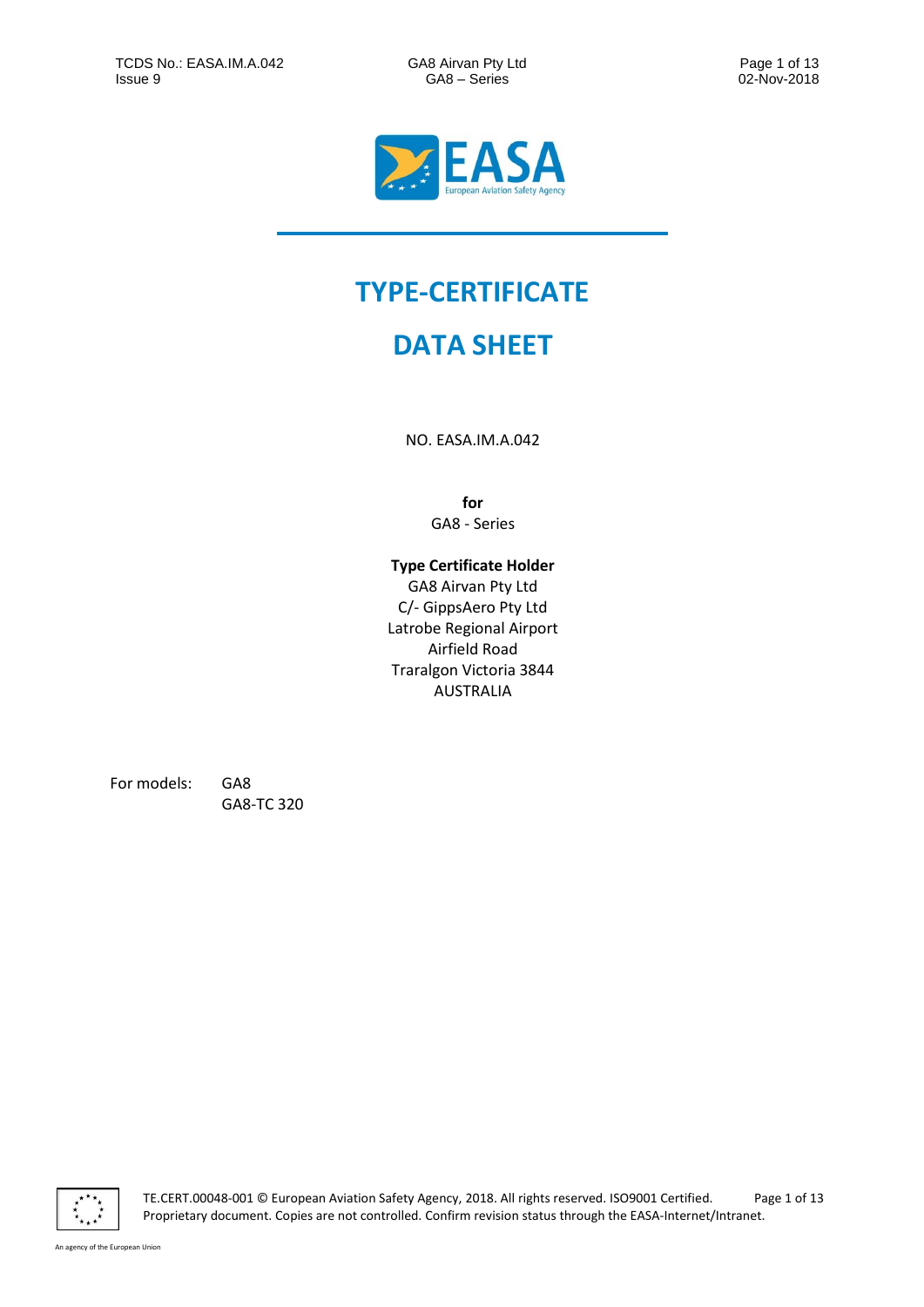# **CONTENT**

# **SECTION A: GA8**

- A.I. General
- A.II. Certification Basis
- A.III. Technical Characteristics and Operational Limitations
- A.IV. Operating and Service Instructions
- A.V. Notes

# **SECTION B: GA8-TC 320**

- B.I. General
- B.II. Certification Basis
- B.III. Technical Characteristics and Operational Limitations
- B.IV. Operating and Service Instructions
- B.V. Notes

# **ADMINISTRATIVE SECTION**

- I. Acronyms
- II. Type Certificate Holder Record
- III. Change Record

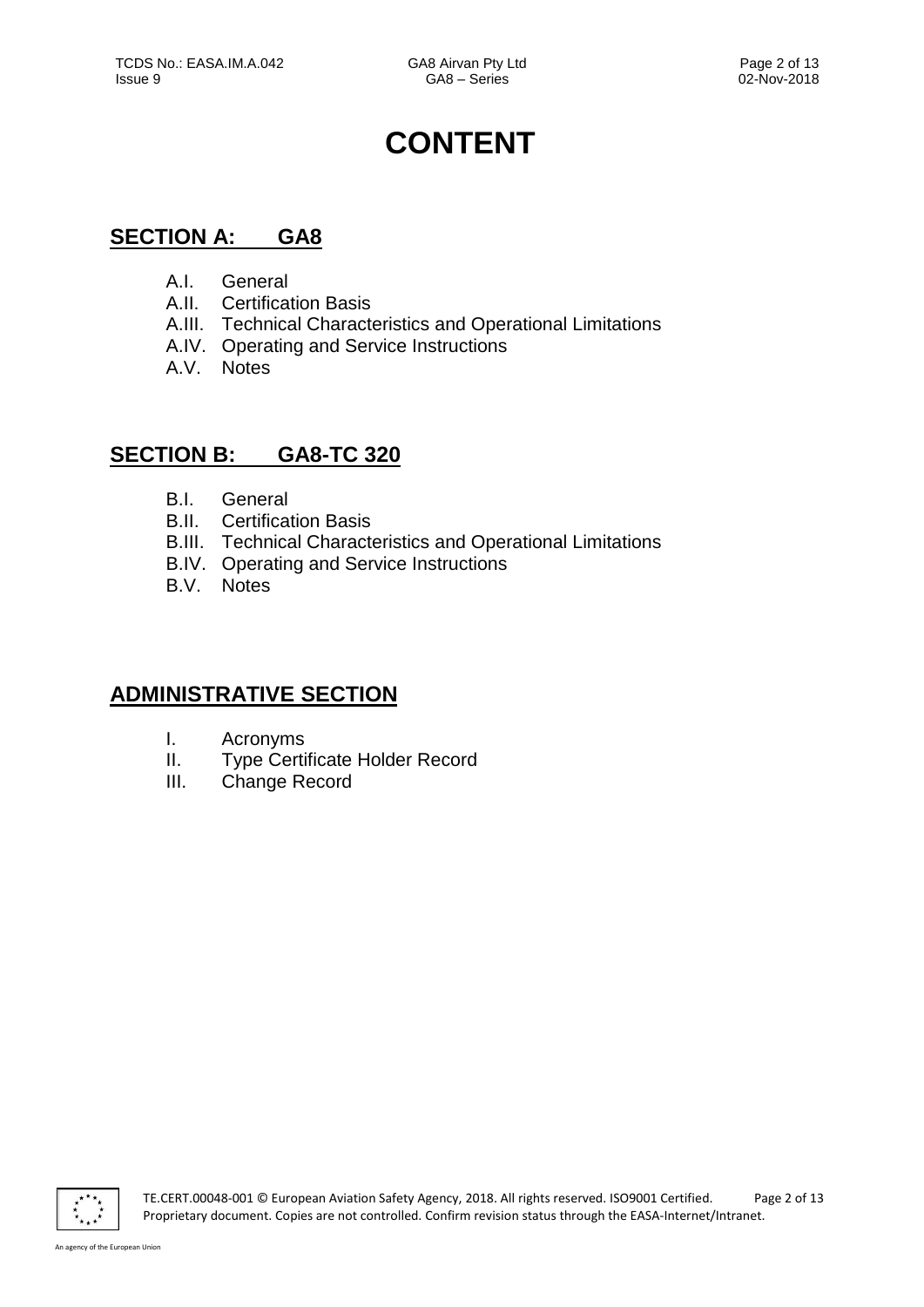# **Section A: GA8**

#### **A.I. General**

1. a) Type: GA8

| $a)$ lype.                  | ◡◠◡             |
|-----------------------------|-----------------|
| b) Model:                   | GA <sub>8</sub> |
| $\mathcal{N} = \mathcal{N}$ |                 |

c) Variant: ---

2. Airworthiness Category: Normal

- 3. Type Certificate Holder: GA8 Airvan Pty Ltd C/- GippsAero Pty Ltd Latrobe Regional Airport Airfield Road Traralgon Victoria 3844 Australia
- 4. Manufacturer: GippsAero (Pty) Ltd PO Box 881 Morwell 3840 Victoria Australia
- 5. Certification Application Date: 26-Sep-2003 6. CASA Australia Certification Date: 10-Oct-2000
- 7. EASA Certification Date: 29-Jul-2005

## **A.II. Certification Basis**

- 1. Reference Date for determining the applicable requirements: 28-Apr-1993
- 2. (Reserved)
- 3. (Reserved)
- 4. Certification Basis: As defined in CRI A-01, latest Issue, and below 5. Airworthiness Requirements: FAR Part 23 at Amendment 48, except paragraph 23.629 which is at Amendment 45 Serial Nos GA8-03-026 on FAR Part 23 at Amendment 54 6. Requirements elected to comply: None 7. EASA Special Conditions: CRI A-03, Rpm red line for noise certification CRI O-08, Usage of aeroplanes for parachuting activities (see Note 9)
- 8. EASA Exemptions: None



TE.CERT.00048-001 © European Aviation Safety Agency, 2018. All rights reserved. ISO9001 Certified. Page 3 of 13 Proprietary document. Copies are not controlled. Confirm revision status through the EASA-Internet/Intranet.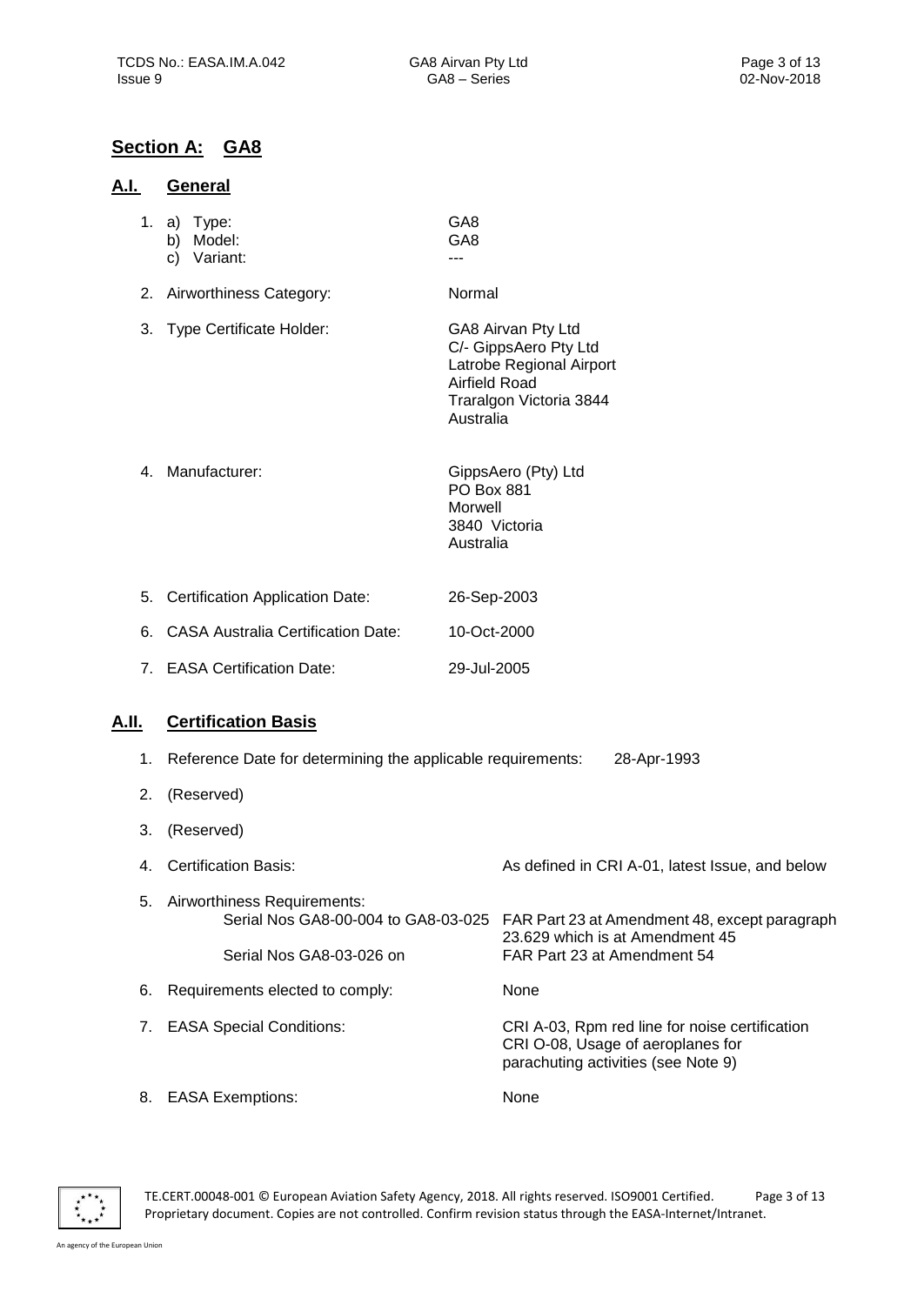9. EASA Equivalent Safety Findings: None

10. EASA Environmental Standards: Appl. chapter of ICAO, Annex 16, Vol. 1 (see TCDSN)

### **A.III. Technical Characteristics and Operational Limitations**

1. Type Design Definition:

For serial numbers GA8-00-004 to GA8-03-025

- (i) Engineering Release GA8-970001, Issue 5,
- (ii) Master Drawing GA8-010001, Issue 2, General Assembly GA-8 Aircraft, and
- (iii) Pilot's Operating Handbook and Approved Flight Manual, document C01-01-01, with Amendment dated 31 May 2005 or later CASA approved revision.
- (iv) Service Manual document C01-00-01, Chapter 4 Airworthiness Limitations, 26 November 2001 or later CASA approved revision.

For serial numbers GA8-03-026 and up

- (i) Engineering Release GA8-970002, Issue 1,
- (ii) Master Drawing GA8-010001, Issue 3, General Assembly GA-8 Aircraft, and
- (iii) Pilot's Operating Handbook and Approved Flight Manual, document C01-01-03, with Amendment dated 31 May 2005 or later CASA approved revision.
- (iv) Service Manual document C01-00-03, Chapter 4 Airworthiness Limitations, 14 March 2003 or later CASA approved revision.

Additional Type Design Data for IFR approved aircraft: For serial all numbers:

- (i) Service Bulletin SB-GA8-2003-08
- 2. Description: Single engine, 8-seater strut braced high wing aeroplane, all metal construction, fixed tricycle landing gear.
- 3. Equipment: Equipment list of Section 20.18 of Australia CAO 20.18 AFM as applicable see item 1 above.
- 4. Dimensions:

|                                                                          |                    | Span                                     | 12.41 m             |
|--------------------------------------------------------------------------|--------------------|------------------------------------------|---------------------|
|                                                                          |                    | Length                                   | $8.95 \text{ m}$    |
|                                                                          |                    | Height                                   | 3.89 <sub>m</sub>   |
|                                                                          |                    | Wing Area                                | $19.85 \text{ m}^2$ |
| 5.                                                                       | Engine Type:       | Textron Lycoming IO-540-K1A5             |                     |
|                                                                          | 5.1 Engine Limits: | Emergency use only                       | 2700 rpm            |
|                                                                          |                    | Max take-off rotational speed            | 2500 rpm            |
|                                                                          |                    | Max continuous rotational speed 2500 rpm |                     |
| For other engine limits refer to AFM, Document. No. C01-01-03, Section 2 |                    |                                          |                     |

- 6. (Reserved)
- 7. Propeller:

|      | 7.1.1 Propeller Type | Hartzell HC-C2YR-1BF/F8475R metal                                      |
|------|----------------------|------------------------------------------------------------------------|
|      | 7.1.2 Settings       | constant speed; Pitch stops: $12^{\circ}$ ±0.2° Low; $29^{\circ}$ High |
|      | 7.1.3 Diameter       | 2134 mm maximum, 1981 mm minimum                                       |
|      |                      |                                                                        |
| - or |                      |                                                                        |

7.2.1 Propeller Type Hartzell HC-C3YR-1RF/F8068 metal (see Note 10) 7.2.2 Settings constant speed; Pitch stops: 12.8° ±0.2° Low; 29° High



TE.CERT.00048-001 © European Aviation Safety Agency, 2018. All rights reserved. ISO9001 Certified. Page 4 of 13 Proprietary document. Copies are not controlled. Confirm revision status through the EASA-Internet/Intranet.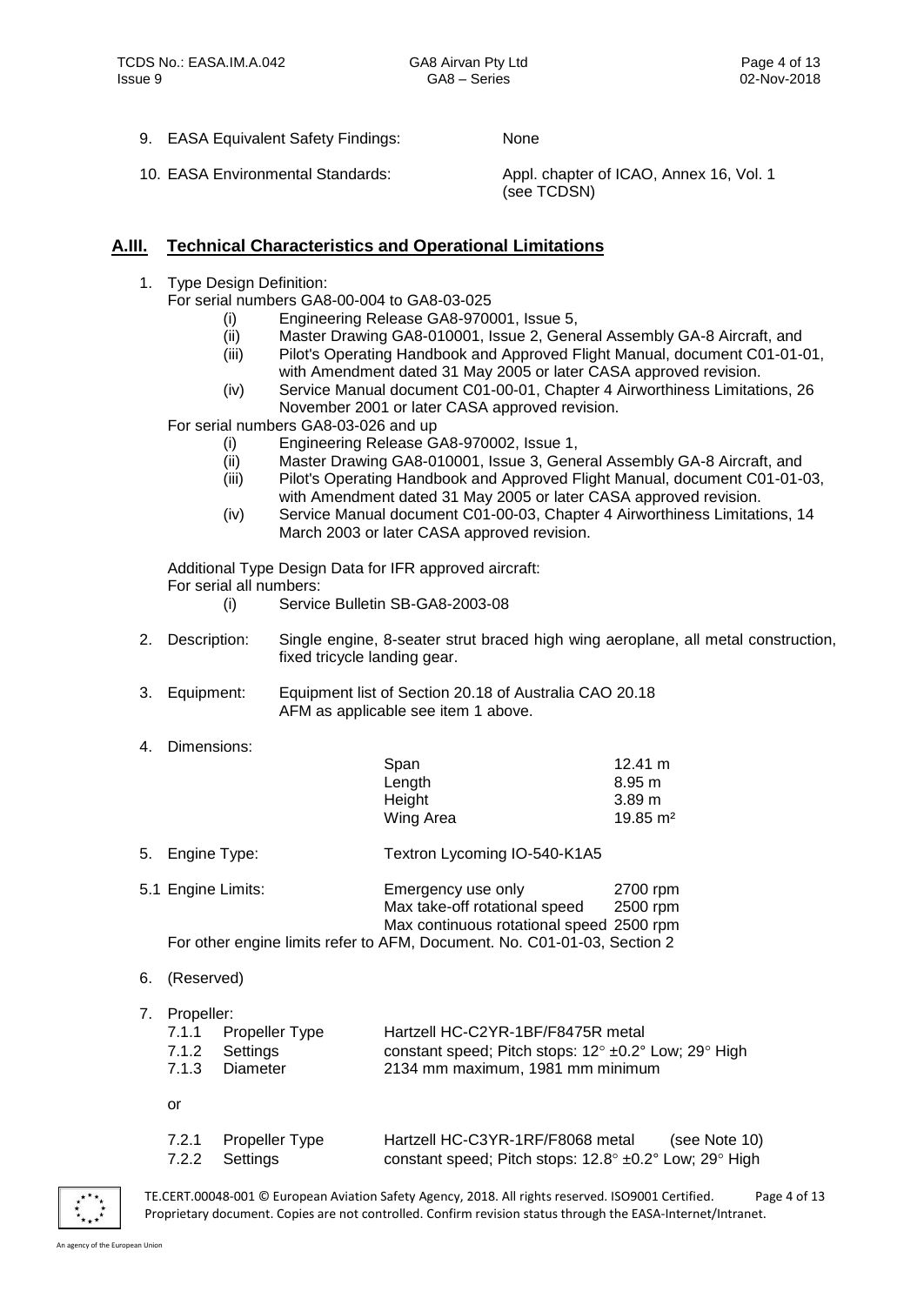| TCDS No.: EASA.IM.A.042<br>Issue 9 |                       | GA8 Airvan Pty Ltd<br>GA8 - Series                                                                              |                                                                                                                                                       | Page 5 of 13<br>02-Nov-2018 |                                                                           |                                                                                                                         |                                                     |
|------------------------------------|-----------------------|-----------------------------------------------------------------------------------------------------------------|-------------------------------------------------------------------------------------------------------------------------------------------------------|-----------------------------|---------------------------------------------------------------------------|-------------------------------------------------------------------------------------------------------------------------|-----------------------------------------------------|
|                                    | 7.2.3                 | Diameter                                                                                                        | 2083 mm maximum, 1981 mm minimum                                                                                                                      |                             |                                                                           |                                                                                                                         |                                                     |
| 8.                                 | Fluids:<br>8.1<br>8.2 | Fuel:<br>Oil:<br>For more details see AFM, Report No. C01-01-03, Section 2                                      | AVGAS 100 LL or 100/130<br>Oils conforming to MIL-L-6082 and MIL-L-22851                                                                              |                             |                                                                           |                                                                                                                         |                                                     |
|                                    | 9.1                   | 9. Fluid capacities:<br><b>Fuel Capacity</b>                                                                    | Main wing tanks two (one tank in each wing)<br>Total each tank<br>Useable each tank<br>Unusable each tank<br>Sump tank                                |                             | 170 litres<br>166 litres<br>4 litres<br>9 litres                          | at +1715 mm<br>at +1715 mm<br>at +1829 mm<br>at $+705$ mm                                                               |                                                     |
|                                    |                       |                                                                                                                 | Total capacity is designated unusable fuel.                                                                                                           |                             |                                                                           |                                                                                                                         |                                                     |
|                                    | 9.2                   | Oil:                                                                                                            | Total:<br>Unusable:<br>Minimum:                                                                                                                       |                             | 11.5 litres<br>2.6 litres<br>2.0 litres                                   | at $-540$ mm<br>at -540 mm<br>at -540 mm                                                                                |                                                     |
|                                    | 10. Air Speeds:       |                                                                                                                 | Never exceed speed, V <sub>NE</sub><br>Maximum structural cruising speed, V <sub>NO</sub><br>Design Manoeuvring Speed, VA<br>Flap Extended Speed, VFE |                             |                                                                           |                                                                                                                         | 185 kt IAS<br>143 kt IAS<br>121 kt IAS<br>97 kt IAS |
|                                    |                       | 11. Maximum Operating Altitude:                                                                                 |                                                                                                                                                       |                             | 20,000 feet.                                                              |                                                                                                                         |                                                     |
|                                    |                       | 12. All Weather Capability:                                                                                     |                                                                                                                                                       |                             |                                                                           | No AWO categories applicable.<br>VFR (Day and night), IFR                                                               |                                                     |
|                                    |                       | 13. Maximum Masses:                                                                                             | Take-off<br>Landing                                                                                                                                   |                             | 1814 kg<br>1814 kg                                                        |                                                                                                                         |                                                     |
|                                    |                       | 14. Centre of Gravity Range:<br>Centre of Gravity Limits Forward Limit +1219 mm aft of datum at 1089 kg or less | Aft Limit                                                                                                                                             |                             |                                                                           | +1422 mm aft of datum at 1814 kg<br>Variation linear between 1089 kg to 1814 kg<br>+1626 mm aft of datum at all weights |                                                     |
|                                    | 15. Datum             |                                                                                                                 | Fuselage firewall frame jacking points at fuselage station 0<br>(Stated arms are +ve aft; and -ve forward)                                            |                             |                                                                           |                                                                                                                         |                                                     |
|                                    | 16. (reserved)        |                                                                                                                 |                                                                                                                                                       |                             |                                                                           |                                                                                                                         |                                                     |
|                                    |                       | 17. Levelling Means                                                                                             | Longitudinal<br>Lateral                                                                                                                               |                             | Level across cockpit seat rails                                           |                                                                                                                         | Marks (blind rivets) on the port fuselage wall      |
|                                    |                       | 18. Minimum Flight Crew:                                                                                        |                                                                                                                                                       |                             | 1 (Pilot)                                                                 |                                                                                                                         |                                                     |
|                                    |                       | 19. Maximum Seating Capacity:                                                                                   | Row 1 (Pilot row)<br>Row <sub>2</sub><br>Row <sub>3</sub><br>Row 4                                                                                    |                             | 8 (incl. Pilot)<br>Arm<br>$+965$ mm<br>+1772 mm<br>$+2523$ mm<br>+3247 mm |                                                                                                                         |                                                     |
|                                    | 20. (Reserved)        |                                                                                                                 |                                                                                                                                                       |                             |                                                                           |                                                                                                                         |                                                     |



TE.CERT.00048-001 © European Aviation Safety Agency, 2018. All rights reserved. ISO9001 Certified. Page 5 of 13 Proprietary document. Copies are not controlled. Confirm revision status through the EASA-Internet/Intranet.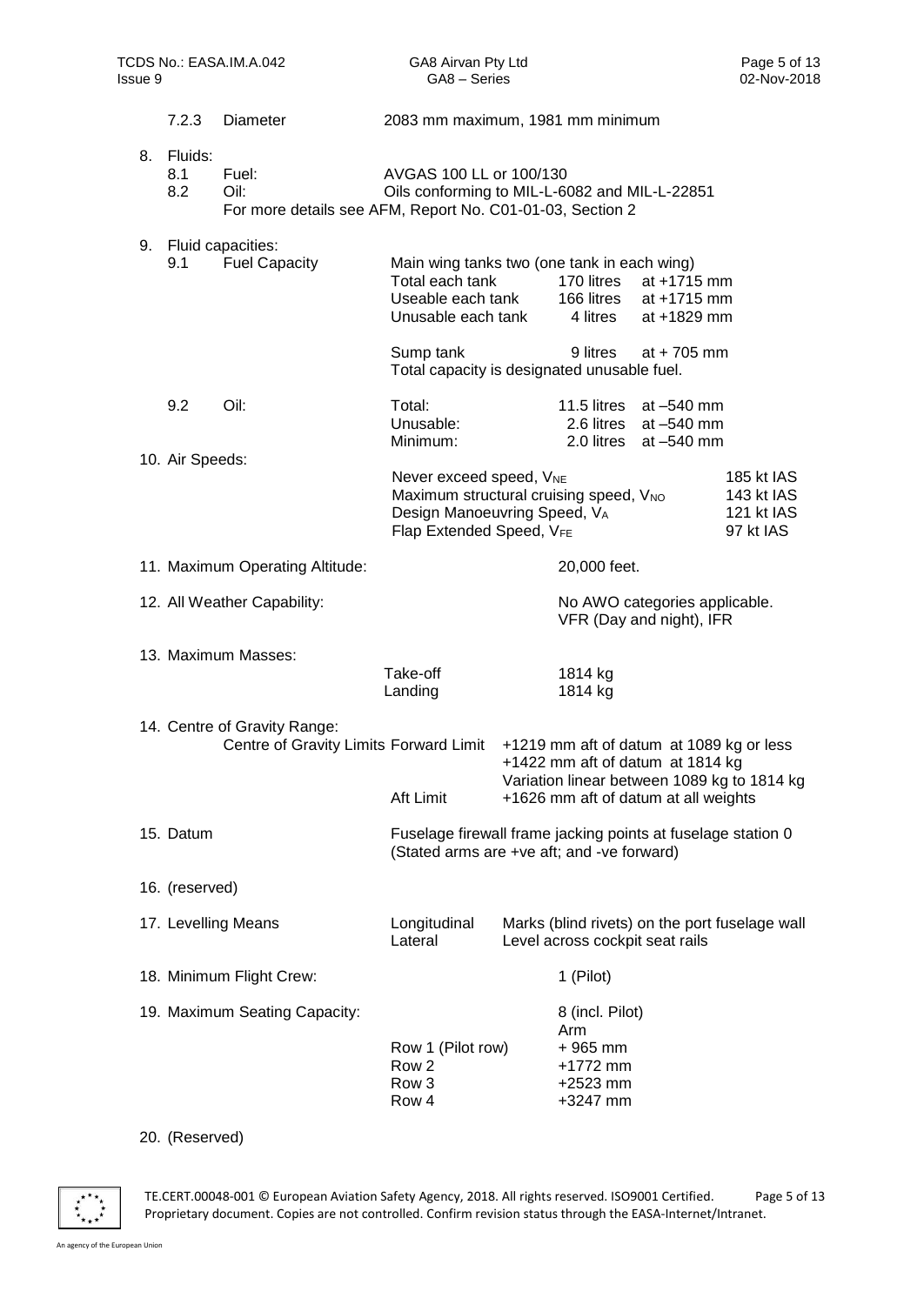21. Baggage / Cargo Compartments Location Maximum Load Maximum Baggage Baggage Shelf 113kg at +3763 mm

22. Wheels and Tyres Nose Wheel Tyre Size see AFM, Section 7.7 Main Wheel Tyre Size see AFM, Section 7.7

Aft Luggage Bin 22kg at +4623 mm

## **A.IV. Operating and Service Instructions**

|    | 1. Aeroplane Flight Manual (AFM)                      | see A.III item 1 for applicability according to serial number<br>and IFR standard.                                            |
|----|-------------------------------------------------------|-------------------------------------------------------------------------------------------------------------------------------|
| 2. | Aeroplane Maintenance Manual (AMM) (see A.III item 1) |                                                                                                                               |
|    | For serial numbers GA8-00-004 to GA8-03-025           |                                                                                                                               |
|    |                                                       | Service Manual document C01-00-01                                                                                             |
|    | For serial numbers GA8-03-026 and up                  |                                                                                                                               |
|    |                                                       | Service Manual document C01-00-03                                                                                             |
|    |                                                       | 3. Aircraft Minimum Equipment List (MMEL) MMEL for the GA8 & GA8-TC 320, Ref: C01-05-01,<br>Revision 0 Dated 11 January 2017. |

## **A.V. Notes**

- 1. Serial numbers eligible: GA8-00-004 and subsequent
- 2. (Deleted)
- 3. Equipment
	- 1. The CASA approved aircraft flight manual details equipment required for kinds of operations.
	- 2. Other equipment, as required by applicable operational regulations.
- 4. Placards

For serial numbers GA8-00-004 to GA8-03-025 Document C01-01-01 and drawing GA8-112011 *Placards,Aircraft General* For serial numbers GA8-03-026 and up Document C01-01-03 and drawing GA8-112011 *Placards,Aircraft General*

5. Weight and Balance

A current weight and balance report including a list of equipment included in the certificated empty weight, an approved load data sheet and an approved loading system, must be provided for each aircraft at the time of issue of a Certificate of Airworthiness.

- 6. Aircraft serial numbers GA8-00-004 to GA8-03-025 may be upgraded to FAR 23 Amdt 54 standard by incorporating GippsAero Service Bulletin SB-GA8-2003-04.
- 7. Aircraft which are not manufactured as IFR capable may be modified to be IFR capable by complying with GippsAero Service Bulletin SB-GA8-2003-08, Issue 1, dated 15 September 2003.
- 8. Service Bulletin SB-GA8-2005-17 installs rpm gauge markings with red line at 2500 rpm and is required for EASA certification.



TE.CERT.00048-001 © European Aviation Safety Agency, 2018. All rights reserved. ISO9001 Certified. Page 6 of 13 Proprietary document. Copies are not controlled. Confirm revision status through the EASA-Internet/Intranet.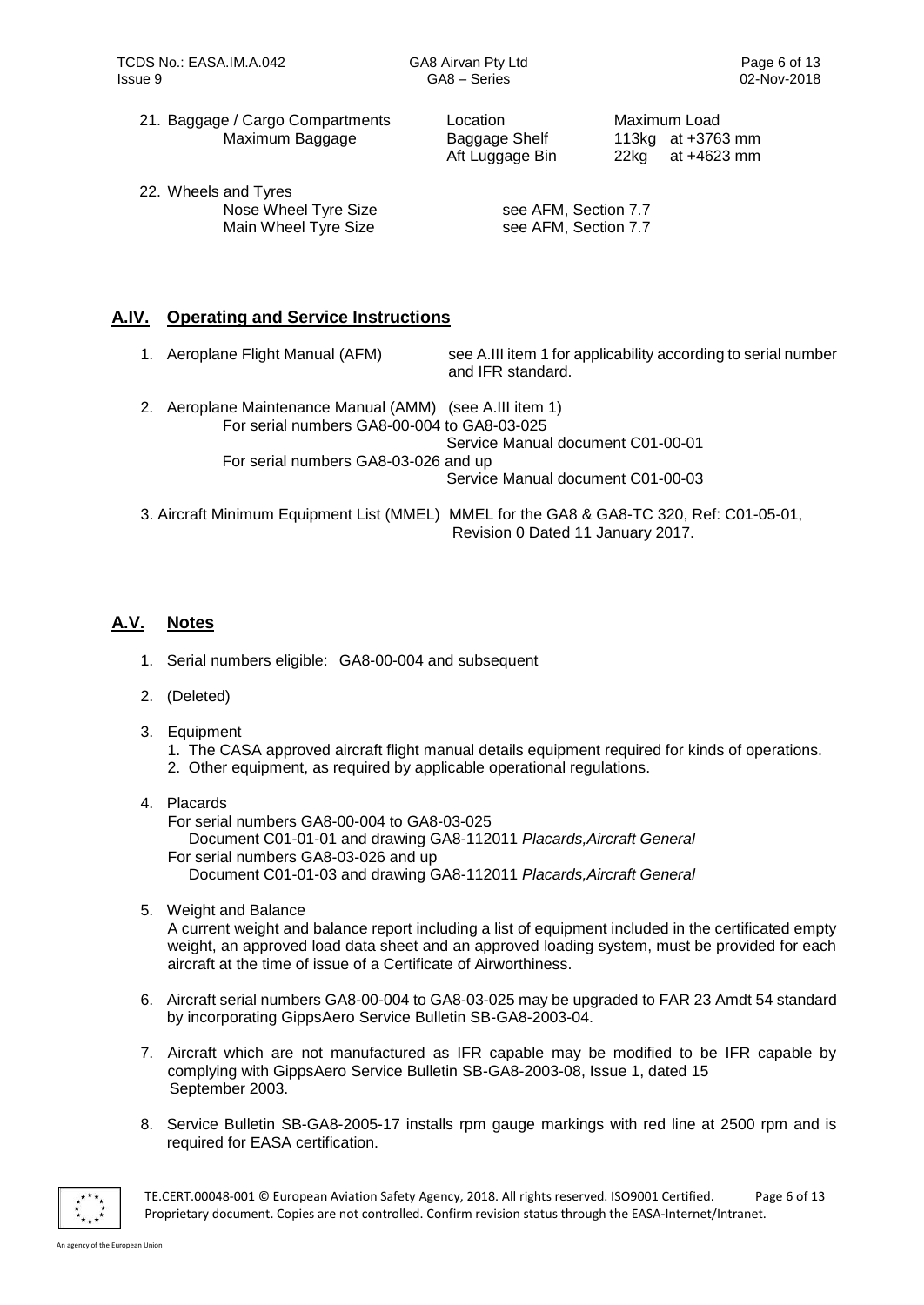9. Usage of the aeroplane for parachuting activities

For parachuting activities the GA8 must be equipped with GippsAero Engineering Release GA8- 965201, "Option 2 – Wind Deflector". Flight Manual Supplements Doc. No. C01-01-01, Supplement 1, "In Flight Rear Door Open Operations", Amendment 0 or later, and Supplement 2, "Parachut Operations", Amendment 5 or later, must be used.

For operational approval the competent Authority for Flight Operations must be contacted.

10. The optional Hartzell HC-C3YR-1RF/F8068 three blade propeller is approved when installed by GippAero in accordance with Engineering Release GA8-9661149 (Option 149) at latest issue, or when incorporated on a specific aircraft serial number in accordance with GippsAero Service Bulletin GA8-SB-2009-62 at latest issue.

For operation with Hartzell HC-C3YR-1RF/F8068 three blade propeller Flight Manual Supplement C01-04-81 is applicable

11. Optional installation of a stretcher

Optional AIRVANtage PL150 Stretcher System is approved when installation is done in compliance with Service Bulletin SB-GA8-2011-72 (Engineering Release GA8-980072). Operation is to be done in accordance with Flight Manual Supplement, Doc. No. C01-04-107. Maintenance is to be done in accordance with Component Maintenance Manual, Doc. No. C01-25- 02.

The use of the transit seat installed together with the stretcher is not permitted for take-off and landing



.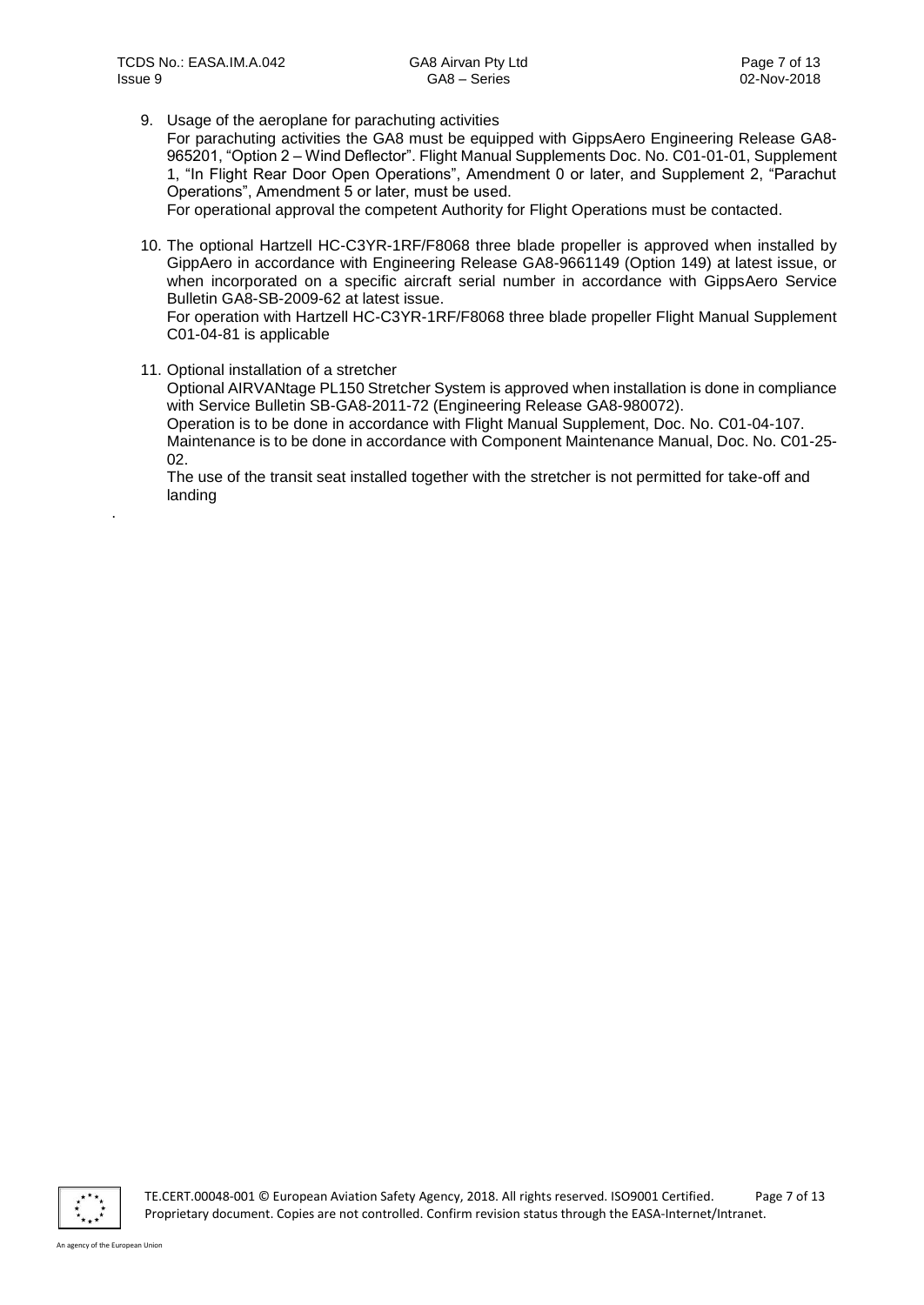## **Section B: GA8-TC 320**

#### **B.I. General**

- 1. a) Type: GA8
	- b) Model: GA8-TC 320
	- c) Variant: ---

2. Airworthiness Category: Normal

- 3. Type Certificate Holder: GA8 Airvan Pty Ltd C/- GippsAero Pty Ltd Latrobe Regional Airport Airfiled Road Traralgon Victoria 3844 Australia
- 4. Manufacturer: GippsAero (Pty) Ltd PO Box 881 Morwell 3840 Victoria Australia
- 5. Certification Application Date: 11-Feb-2009 6. CASA Australia Certification Date: 09-Feb-2009
- 7. EASA Certification Date: 07-Oct-2009

## **B.II. Certification Basis**

- 1. Reference Date for determining the applicable requirements: 28-Apr-1993 2. (Reserved) 3. (Reserved) 4. Certification Basis: As defined in CRI A-01, latest Issue, and below 5. Airworthiness Requirements: Serial Nos GA8-08-130 and subsequent CS23 Ammendment 1 6. Requirements elected to comply: as under B.II.5 7. EASA Special Conditions: SC-O23-div-01, Use of aeroplanes for parachuting activities (see Note 6) 8. EASA Exemptions: None 9. EASA Equivalent Safety Findings: None
- 10. EASA Environmental Standards: Applicable chapter of ICAO, Annex 16, Vol. 1, (see TCDSN)



TE.CERT.00048-001 © European Aviation Safety Agency, 2018. All rights reserved. ISO9001 Certified. Page 8 of 13 Proprietary document. Copies are not controlled. Confirm revision status through the EASA-Internet/Intranet.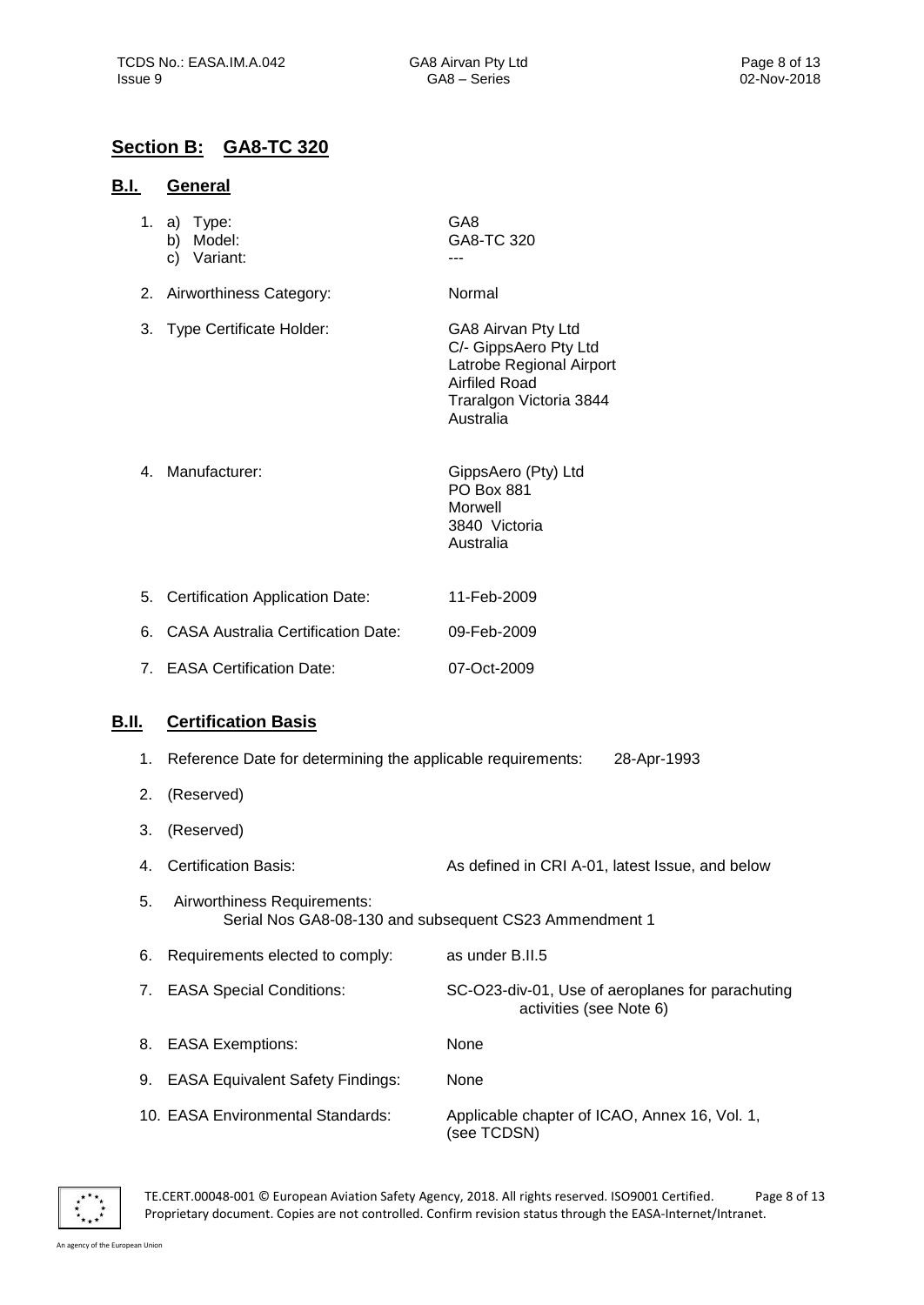#### **B.III. Technical Characteristics and Operational Limitations**

| 1. |  |  | Type Design Definition: |
|----|--|--|-------------------------|
|----|--|--|-------------------------|

For serial numbers GA8-TC 320-08-130 and subsequent

- (i) Engineering Release GA8-970004, Issue 1 or later approved revision,
- (ii) Master Drawing GA8-010003, Issue 1, General Assembly GA-8 Aircraft or later approved revision, and
- (iii) Pilot's Operating Handbook and Approved Flight Manual, document C01-01-08, with Amendment dated 9 February 2009 or later EASA approved revision.
- (iv) Service Manual document C01-00-05, Chapter 4 Airworthiness Limitations, 20 March 2009 or later EASA approved revision.

Additional Type Design Data for IFR approved aircraft:

- For serial all numbers:
	- (i) Service Bulletin SB-GA8-2003-08
- 2. Description: Single engine, 8-seater strut braced high wing aeroplane, all metal construction, fixed tricycle landing gear.
- 3. Equipment: Equipment list of Section 20.18 of Australia CAO 20.18 AFM as applicable see item 1 above.
- 4. Dimensions:

|    |                    | Span                                     | $12.41 \text{ m}$   |
|----|--------------------|------------------------------------------|---------------------|
|    |                    | Length                                   | $8.95 \text{ m}$    |
|    |                    | Height                                   | 3.89 <sub>m</sub>   |
|    |                    | Wing Area                                | $19.85 \text{ m}^2$ |
| 5. | Engine:            | Textron Lycoming TIO-540-AH1A            |                     |
|    | 5.1 Engine Limits: | Max take-off rotational speed            | 2500 rpm            |
|    |                    | Max continuous rotational speed 2500 rpm |                     |
|    |                    | Maximum manifold pressure                |                     |
|    |                    | at 5000 ft and below                     | 40 in Hg            |
|    |                    | above 5000 ft                            | 38 inHa             |

For other engine limits refer to AFM, Document. No. C01-01-08, Section 2

6. (Reserved)

| 7. Propeller: |              | Hartzell HC-C3YR-1RF/F8068 metal                                |  |
|---------------|--------------|-----------------------------------------------------------------|--|
|               | 7.1 Settings | constant speed; Pitch stops: $14.5^{\circ}$ ±0.2° Low; 29° High |  |
| 7.2           | Diameter     | 2083 mm maximum, 1981 mm minimum                                |  |

8. Fluids:

| -8.1 | Fuel: | AVGAS 100 LL or 100/130                                   |
|------|-------|-----------------------------------------------------------|
| 8.2  | Oil:  | Oils conforming to MIL-L-6082 and MIL-L-22851             |
|      |       | For more details see AFM, Report No. C01-01-08, Section 2 |

9. Fluid capacities:

|      | Total each tank      | 170 litres | at +1715 mm                                                                                |  |
|------|----------------------|------------|--------------------------------------------------------------------------------------------|--|
|      | Useable each tank    | 166 litres | at +1715 mm                                                                                |  |
|      | Unusable each tank   | 4 litres   | at $+1829$ mm                                                                              |  |
|      | Sump tank            | 9 litres   | at + 705 mm                                                                                |  |
|      |                      |            |                                                                                            |  |
| Oil: | Total:<br>Unusable:  |            | 11.5 litres $at -540$ mm<br>2.6 litres $at -540$ mm                                        |  |
|      | <b>Fuel Capacity</b> |            | Main wing tanks two (one tank in each wing)<br>Total capacity is designated unusable fuel. |  |



TE.CERT.00048-001 © European Aviation Safety Agency, 2018. All rights reserved. ISO9001 Certified. Page 9 of 13 Proprietary document. Copies are not controlled. Confirm revision status through the EASA-Internet/Intranet.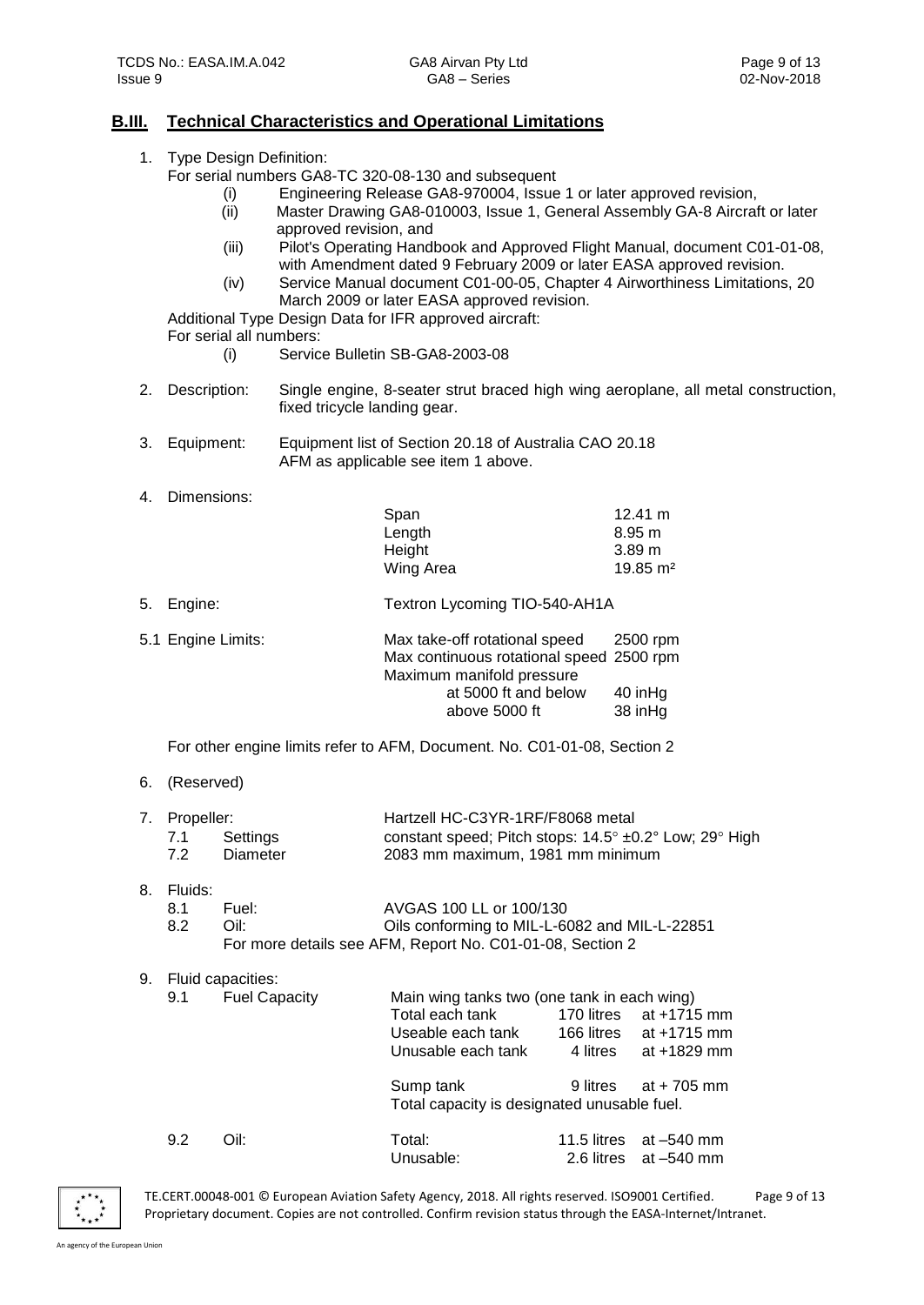| 10. Air Speeds:                                                                     | Minimum:<br>Never exceed speed, V <sub>NE</sub><br>Design Manoeuvring Speed, VA<br>Flap Extended Speed, VFE | 2.0 litres at -540 mm<br>Maximum structural cruising speed, V <sub>NO</sub>                                                  | 185 kt IAS<br>143 kt IAS<br>121 kt IAS<br>97 kt IAS          |
|-------------------------------------------------------------------------------------|-------------------------------------------------------------------------------------------------------------|------------------------------------------------------------------------------------------------------------------------------|--------------------------------------------------------------|
| or, for aircraft incorporating SB-GA8-2011-65 (see Note 8.)                         | Never exceed speed, V <sub>NE</sub><br>Design Manoeuvring Speed, VA<br>Flap Extended Speed, VFE             | Maximum structural cruising speed, V <sub>NO</sub>                                                                           | 190 kt IAS<br>147 kt IAS<br>121 kt IAS<br>100 kt IAS         |
| 11. Maximum Operating Altitude:                                                     |                                                                                                             |                                                                                                                              | 20,000 Feet                                                  |
| 12. All Weather Capability:                                                         |                                                                                                             |                                                                                                                              | No AWO categories applicable. VFR (Day and night), IFR       |
| 13. Maximum Masses:                                                                 | Take-off<br>Landing                                                                                         |                                                                                                                              | 1814 kg<br>1814 kg                                           |
| or, for aircraft incorporating SB-GA8-2011-65 Part A (see Note 8.)                  | Take-off<br>Landing                                                                                         |                                                                                                                              | 1905 kg<br>1814 kg                                           |
| or, for aircraft incorporating SB-GA8-2011-65 Part A and B (see Note 8.)            | Take-off<br>Landing                                                                                         |                                                                                                                              | 1905 kg<br>1860 kg                                           |
| 14. Centre of Gravity Range:<br>Centre of Gravity Limits                            |                                                                                                             |                                                                                                                              |                                                              |
|                                                                                     | Aft Limit                                                                                                   | +1422 mm aft of datum at 1814 kg<br>Variation is linear between 1089 kg and 1814 kg.<br>+1626 mm aft of datum at all weights | Forward Limit +1219 mm aft of datum at 1089 kg or less       |
| or Centre of Gravity Limits for aircraft incorporating SB-GA8-2011-65 (see Note 8.) | <b>Forward Limit</b><br>Aft Limit                                                                           | +1448 mm aft of datum at 1905 kg<br>Variation is linear between 1089 kg and 1905 kg.<br>+1626 mm aft of datum at all weights | +1219 mm aft of datum at 1089 kg or less                     |
| 15. Datum                                                                           |                                                                                                             | (Stated arms are +ve aft; and -ve forward)                                                                                   | Fuselage firewall frame jacking points at fuselage station 0 |
| 16. (reserved)                                                                      |                                                                                                             |                                                                                                                              |                                                              |
| 17. Levelling Means                                                                 | Longitudinal<br>Lateral                                                                                     | Level across cockpit seat rails                                                                                              | Marks (blind rivets) on the port fuselage wall               |
| 18. Minimum Flight Crew:                                                            |                                                                                                             | 1 (Pilot)                                                                                                                    |                                                              |
| 19. Maximum Passenger Seating Capacity:                                             | Station<br>Row 1 (Pilot row)<br>Row 2<br>Row 3<br>Row 4                                                     | 8 (incl. Pilot)<br>Arm<br>$+965$ mm<br>+1772 mm<br>+2523 mm<br>+3247 mm                                                      |                                                              |

#### 20. (Reserved)



TE.CERT.00048-001 © European Aviation Safety Agency, 2018. All rights reserved. ISO9001 Certified. Page 10 of 13 Proprietary document. Copies are not controlled. Confirm revision status through the EASA-Internet/Intranet.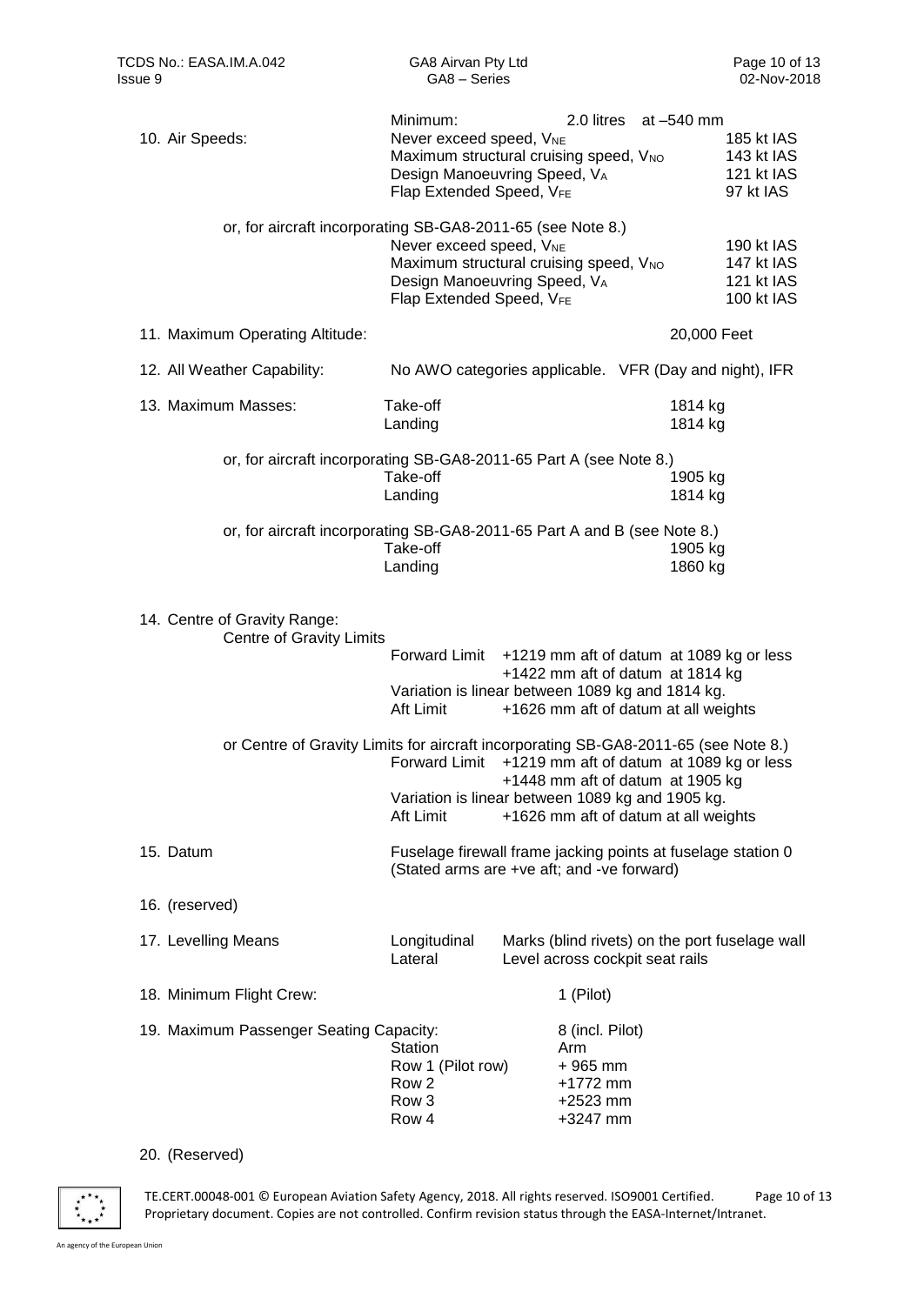|       | 21. Baggage / Cargo Compartments<br>Maximum Baggage | Location<br>Baggage Shelf<br>Aft Luggage Bin                                           | Maximum Load<br>113 $kg$ at $+3763$ mm<br>at +4623 mm<br>22kg                                                                                                     |
|-------|-----------------------------------------------------|----------------------------------------------------------------------------------------|-------------------------------------------------------------------------------------------------------------------------------------------------------------------|
|       | 22. Wheels and Tyres                                | Nose Wheel Tyre Size see AFM, Section 7.7<br>Main Wheel Tyre Size see AFM, Section 7.7 |                                                                                                                                                                   |
| B.IV. | <b>Operating and Service Instructions</b>           |                                                                                        |                                                                                                                                                                   |
| 1.    | Aeroplane Flight Manual (AFM)                       | with                                                                                   | GA8-TC 320 Flight Manual C01-01-08, in conjunction<br>GA8-TC 320 Flight Manual Supplement, C01-04-92,<br>"Operation of Aircraft registered in EASA Member States" |
| 2.    | Aeroplane Maintenance Manual (AMM)                  | GA8-TC 320 Service Manual Amdt 54<br>CASA C01-00-05<br>or later Amendment              |                                                                                                                                                                   |

| 3. Aircraft Minimum Equipment List (MMEL) MMEL for the GA8 & GA8-TC 320, Ref: C01-05-01, |                                   |  |
|------------------------------------------------------------------------------------------|-----------------------------------|--|
|                                                                                          | Revision 0 Dated 11 January 2017. |  |

## **B.V. Notes**

- 1. Serial numbers eligible: GA8-08-130 and subsequent. Other serial numbers are eligible when modified under Engineering Release GA8-9671140 by GippsAero.
- 2. (reserved)
- 3. Equipment
	- 1. The CASA approved aircraft flight manual details equipment required for kinds of operations.
	- 2. Other equipment, as required by applicable operational regulations.
- 4. Placards

Document C01-01-08, drawing GA8-112011 and drawing GA8-113031.

5. Weight and Balance

A current weight and balance report including a list of equipment included in the certificated empty weight, an approved load data sheet and an approved loading system, must be provided for each aircraft at the time of issue of a Certificate of Airworthiness.

- 6. Usage of the aeroplane for parachuting activities For parachuting activities the GA8-TC 320 must be equipped with GippsAero Engineering Release GA8-965201, "Option 2 – Wind Deflector". Flight Manual Supplements Doc. No. C01-01-01, Supplement 1, "In Flight Rear Door Open Operations", Amendment 0 or later, and Supplement 2, "Parachut Operations", Amendment 5 or later, must be used. For operational approval the competent Authority for Flight Operations must be contacted.
- 7. Optional installation of a stretcher Optional AIRVANtage PL150 Stretcher System is approved when installation is done in compliance with Service Bulletin SB-GA8-2011-72 (Engineering Release GA8-980072). Operation is to be done in accordance with Flight Manual Supplement, Doc. No. C01-04-107. Maintenance is to be done in accordance with Component Maintenance Manual, Doc. No. C01-25- 02.

The use of the transit seat installed together with the stretcher is not permitted for take-off and landing.



TE.CERT.00048-001 © European Aviation Safety Agency, 2018. All rights reserved. ISO9001 Certified. Page 11 of 13 Proprietary document. Copies are not controlled. Confirm revision status through the EASA-Internet/Intranet.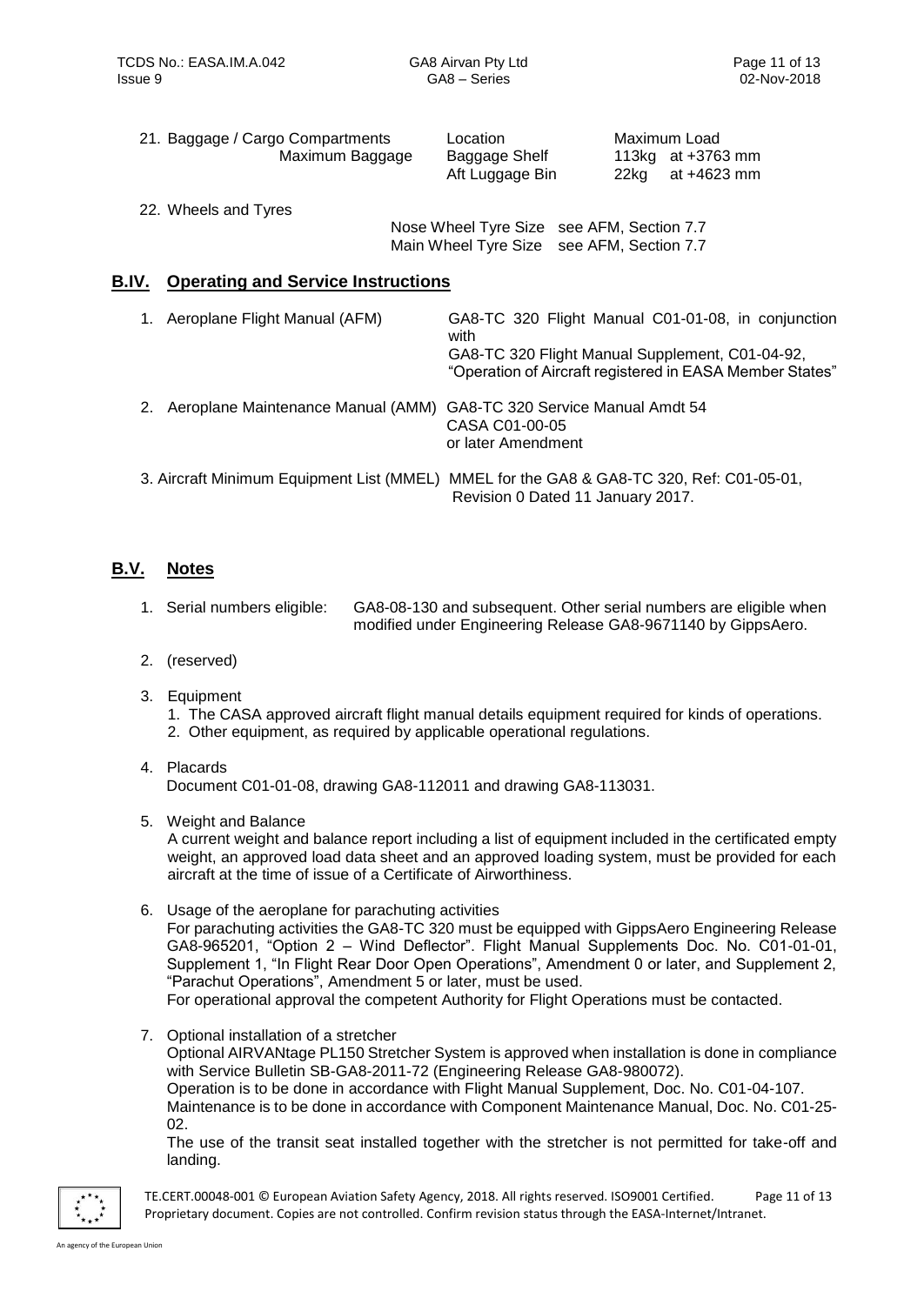8. GippsAero Engineering Release GA8-980065, issue 5 or later (covering GippsAero Service Bulletin SB-GA8-2011-65) incorporates features into the GA8-TC 320 that permit operations at the increased maximum take-off and landing mass. Flight Manual Supplement Doc. No. C01-04-78 is required for aircraft incorporating Part A. Flight Manual Supplement Doc. No. C01-04-161 is required for aircraft incorporating Part A and B

# **ADMINISTRATIVE SECTION**

**I. Aconyms**

None

#### **II. Type Certificate Holder Record**

Company changed from Gippsland Aeronautics (Pty) Ltd

PO Box 881 Morewell 3840 Victoria Australia

to

GA8 Airvan (Pty) Ltd PO Box 20 North Essendon 3041 Victoria Australia

to

GA8 Airvan Pty Ltd C/- GippsAero Pty Ltd Latrobe Regional Airport Airfield Road Traralgon Victoria 3844 Australia